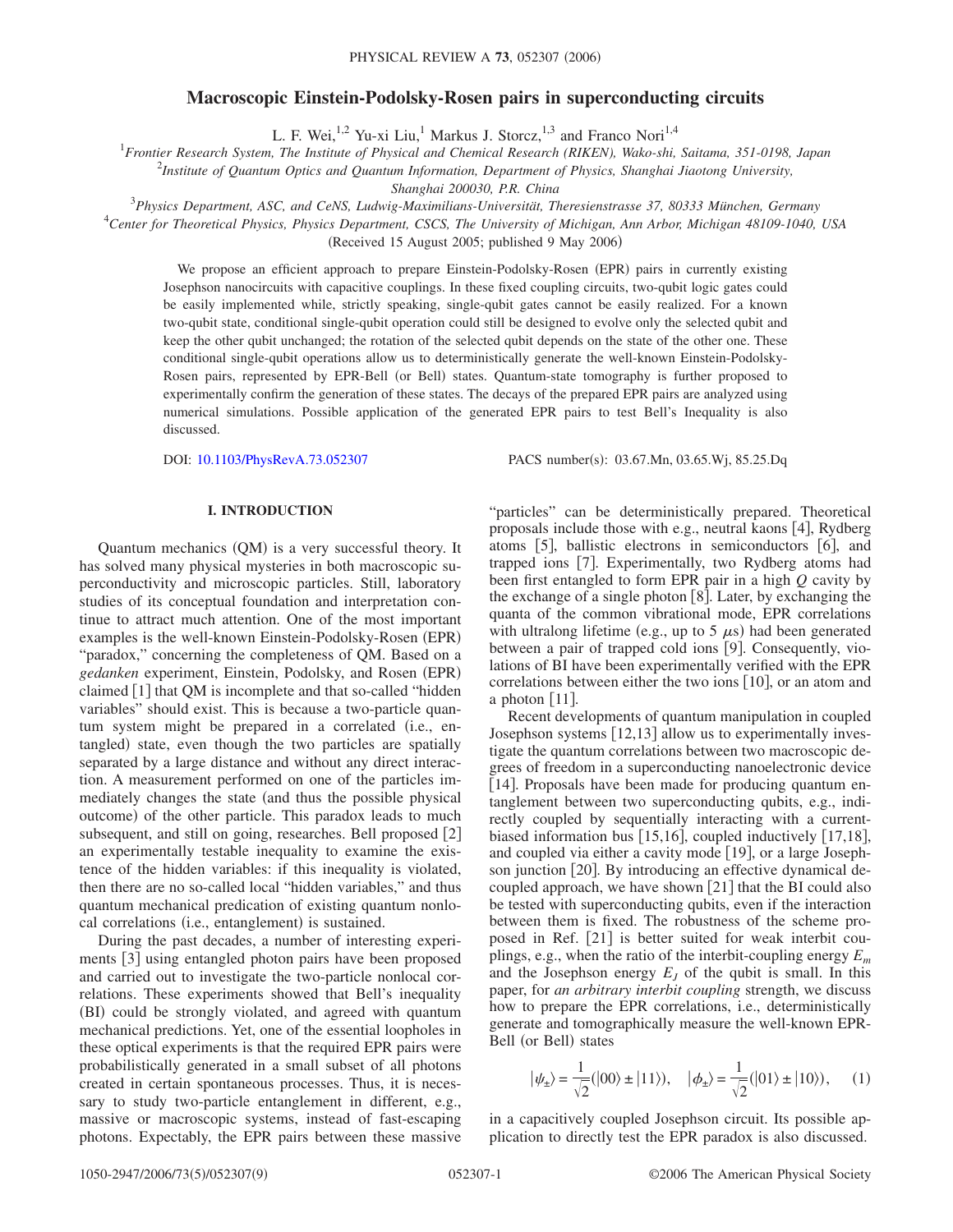

FIG. 1. Two capacitively-coupled SQUID-based charge qubits. The quantum states of two Cooper-pair boxes (i.e., qubits) are manipulated by controlling the applied gate voltages  $V_1$ ,  $V_2$  and external magnetic fluxes  $\Phi_1$ ,  $\Phi_2$  (threading the SQUID loops).  $P_1$  and  $P_2$ (dashed line parts) read out the final qubit states.

The outline of the paper is as follows. In Sec. II, a few elementary quantum operations are proposed to deterministically manipulate two charge qubits coupled capacitively. Some of them only evolve a selected qubit and leave the remaining one unaffected. These operations are not strictly single-qubit gates (just *conditional* single-qubit operations), as the rotation of the selected qubit depends on the state of the other qubit. By making use of these operations, in Sec. III, we propose a two step approach to deterministically generate the EPR pairs from the circuit's ground state  $|\psi(0)\rangle$  $=|00\rangle$ . Further, we discuss how to experimentally confirm the generation of EPR pairs by tomographic measurements. In Sec. IV, considering the existence of typical voltage noises and  $1/f$  noise, we numerically analyze the decays of the prepared EPR correlations within the Bloch-Redfield formalism [22]. In Sec. V, we discuss the possibility of testing BI with the generated EPR pairs. Conclusions and discussions are given in Sec. VI.

## **II. MANIPULATIONS OF TWO CAPACITIVELY COUPLED JOSEPSHON CHARGE QUBITS**

We consider the two-qubit nanocircuit sketched in Fig. 1, which is similar to that in recent experiment  $[12,23]$ . Two superconducting quantum interference device (SQUID) loops with controllable Josephson energies produce two Cooper-pair boxes, fabricated a small distance apart [12,23]) and coupled via the capacitance  $C_m$ . The Hamiltonian of the circuit reads

$$
\hat{H} = \sum_{j=1,2} \left[ E_{C_j} (\hat{n}_j - n_{g_j})^2 - E_j^{(j)} \cos \hat{\theta}_j \right] + E_m \prod_{j=1}^2 (\hat{n}_j - n_{g_j}),
$$
\n(2)

in the charge basis. Here, the excess Cooper-pair number operator  $\hat{n}_j$  and phase operator  $\hat{\theta}_j$  in the *j*th box are conjugate:  $[\hat{\theta}_j, \hat{n}_k] = i \delta_{jk}$ .  $E_{C_j} = 4e^2 C_{\Sigma_k}/C_{\Sigma}$ ,  $j \neq k = 1, 2$ , and  $E_j^{(j)}$  $= 2\varepsilon_{J_j} \cos(\pi \Phi_j / \Phi_0)$  are the charging and Josephson energies of the *j*th box.  $E_m = 4e^2 C_m / C_{\Sigma}$  is the coupling energy between the boxes. Above,  $\varepsilon_{J_j}$  and  $C_{\Sigma_j}$  are the Josephson energy of the single junction and the sum of all capacitances connected to the *j*th box, respectively. Also,  $C_{\Sigma} = C_{\Sigma_1} C_{\Sigma_2}$ 

 $-C_m^2$  and  $n_{g_j} = C_{g_j} V_j / (2e)$ . *e* is the electron charge and  $\Phi_0$  the flux quantum. The circuit works in the charge regime with  $k_B T \ll \varepsilon_{J_j} \ll E_{C_j} \ll \Delta$ , wherein quasiparticle tunneling and excitation are effectively suppressed and the number  $n_i$  (with  $n_j = 0, 1, 2, \ldots$  of Cooper-pairs in the *j*th box is a good quantum number. Here,  $k_B$ , T,  $\Delta$ , and  $2\varepsilon_{J_j}$  are the Boltzmann constant, temperature, superconducting gap, and maximal Josephson energies of the *j*th Cooper-pair box, respectively.

Following Refs. [12,23], the dynamics of the system near the coresonance point (where  $n_{g_1} = n_{g_2} = 1/2$ ) can be effectively restricted to the subspace  $\Xi$  spanned by only the four lowest charge states:  $|00\rangle$ ,  $|10\rangle$ ,  $|01\rangle$ , and  $|11\rangle$ , and thus the above Hamiltonian can be simplified to

$$
\hat{H} = \sum_{j=1,2} \frac{1}{2} \left[ E_C^{(j)} \sigma_z^{(j)} - E_J^{(j)} \sigma_x^{(j)} \right] + E_{12} \sigma_z^{(1)} \sigma_z^{(2)},\tag{3}
$$

with  $E_{12} = E_m/4$ , and  $E_C^{(j)} = E_{C_j}(n_{g_j} - 1/2) + E_m(n_{g_k}/2 - 1/4)$ , *j*  $\neq k=1, 2$ . The pesudospin operators are defined as  $\sigma_z^{(j)}$  $= |0_j\rangle\langle0_j| - |1_j\rangle\langle1_j|$  and  $\sigma_x^{(j)} = |0_j\rangle\langle1_j| + |1_j\rangle\langle0_j|$ . Here, the subindex  $j$  (or  $k$ ) is introduced to label the state of the  $j$ th (or  $k$ th) qubit. For example,  $|0_i\rangle$  refers to the logic state of the *j*th qubit is "0." For simplicity, the subindexes in a two-qubit state  $\ket{mn}$  (with  $m, n=0,1$ ) are omitted, and  $m(n)$  usually (except when indicated otherwise) refers to the state  $|m\rangle$  ( $|n\rangle$ ) of the first (second) qubit.

Obviously, the interbit-coupling energy  $E_{12} = E_m/4$  is determined by the coupling capacitance  $\tilde{C}_m$  and therefore is fixed by fabrication, i.e., not controllable. However,  $E_C^{(j)}$  and  $E_J^{(j)}$  can be controlled by adjusting the applied gate voltages  $V_i$  and fluxes  $\Phi_i$ , respectively. Although any evolution of this two-qubit system is solvable and can be expressed by a 4  $\times$  4 matrix in the subspace  $\Xi$ , we prefer certain relatively simple quantum operations by properly setting the above controllable parameters to conveniently engineer arbitrary quantum states. These operations are summarized in the following three subsections.

### **A. Operational delay**

First, we assume the circuit stays in the parameter settings such that  $E_C^{(j)} = E_J^{(j)} = 0$ , until any operation is applied to it. Thus, during the operational delay  $\tau$ , the circuit evolves under the Hamiltonian  $\hat{H}_{int} = E_{12} \sigma_z^{(1)} \sigma_z^{(2)}$ , i.e., undergoes a free time evolution

$$
\hat{U}_0 = \begin{pmatrix} e^{-i\alpha_0} & 0 & 0 & 0 \\ 0 & e^{i\alpha_0} & 0 & 0 \\ 0 & 0 & e^{i\alpha_0} & 0 \\ 0 & 0 & 0 & e^{-i\alpha_0} \end{pmatrix}, \quad \alpha_0 = \frac{E_{12}}{\hbar} \tau.
$$
\n(4)

In this case, the Bell states in Eq. (1) will not evolve, once they have been generated.

#### **B. Simultaneously evolving two qubits**

Due to the constant coupling, simultaneous operations on two qubits are relatively easy. For example, if  $n_{g_1} = n_{g_2}$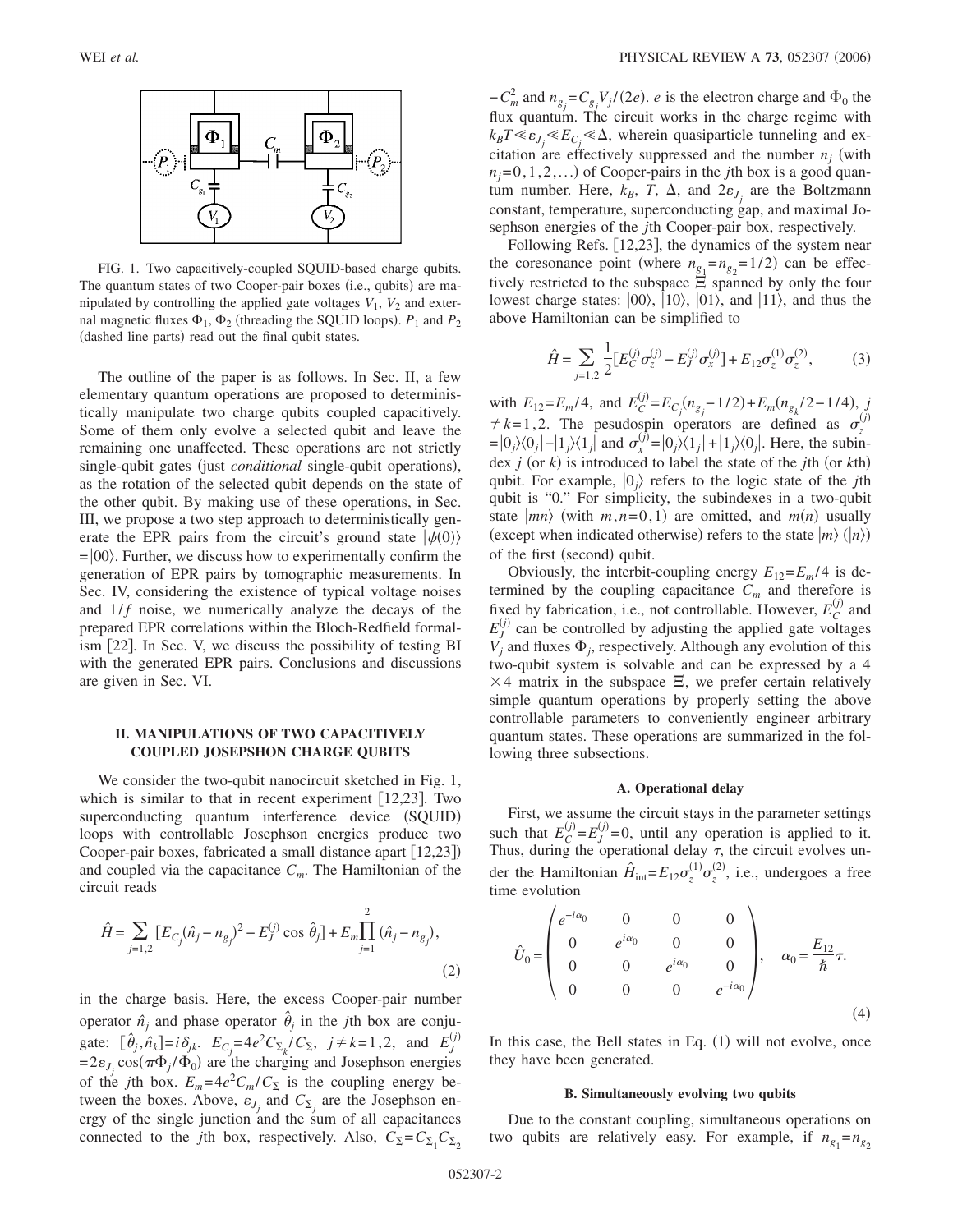$=1/2$  (i.e., at coresonance point) and  $E_J^{(1)} = E_J^{(2)} = E_J$ , then the circuit has the Hamiltonian  $\hat{H}_{co} = -E_J(\sigma_x^{(1)} + \sigma_x^{(2)})/2$  $+E_{12}\sigma_z^{(1)}\sigma_z^{(2)}$ , which produces the following time-evolution operator

$$
\bar{U}_{\rm co} = \frac{1}{2} \begin{pmatrix} a & b & b & c \\ b & a^* & c^* & b \\ b & c^* & a^* & b \\ c & b & b & a \end{pmatrix}, \tag{5}
$$

with

$$
\begin{cases}\na = \cos(t\Omega/\hbar) - iE_{12}\sin(t\Omega/\hbar)/\Omega + \exp(-itE_{12}/\hbar), \\
b = iE_J\sin(t\Omega/\hbar)/\Omega, \quad \Omega = (E_J^2 + E_{12}^2)^{1/2}, \\
c = \cos(t\Omega/\hbar) - iE_{12}\sin(t\Omega/\hbar)/\Omega - \exp(-itE_{12}/\hbar).\n\end{cases}
$$

The subindex "co" refers to "coresonance." Thus, we can simultaneously flip the two qubits, i.e.,  $|00\rangle \rightleftarrows |11\rangle$ , and  $|01\rangle \rightleftarrows |10\rangle$ , by setting the duration as  $\cos(t\Omega/\hbar)$  $= -\cos(tE_{12}/\hbar) = 1$ . Another specific two-qubit quantum operation

$$
\hat{U}_{\text{co}} = \frac{1}{2} \begin{pmatrix} 1 - i & 0 & 0 & 1 + i \\ 0 & 1 + i & 1 - i & 0 \\ 0 & 1 - i & 1 + i & 0 \\ 1 + i & 0 & 0 & 1 - i \end{pmatrix}
$$
 (6)

can also be implemented, if the duration is set as  $\cos(t\Omega/\hbar) = \sin(tE_{12}/\hbar) = 1.$ 

## **C. Conditional rotations of a selected qubit**

Without the interaction free subspaces  $[24]$ , a strict singlequbit gate cannot, in principle, be achieved in the system with strong fixed interbit coupling. Recently, we have proposed an effective approach to approximately implement expected single-qubit logic operations [21]. In what follows we show that *conditional* single-qubit operations, i.e., evolving only one selected qubit and leaving the other one unaffected, are still possible. For example, one can set  $E_C^{(k)} = E_J^{(k)} = 0$  to only rotate the *j*th qubit. Indeed, the reduced Hamiltonian  $\hat{H}_{CJ}^{(j)}$  $\frac{f^{(j)}}{f^{(j)}} = E_C^{(j)} \sigma_z^{(j)} / 2 - E_J^{(j)} \sigma_x^{(j)} / 2 + E_{12} \sigma_z^{(1)} \sigma_z^{(2)}$  yields the following time evolution:

with

$$
\overline{U}_{\text{CJ}}^{(j)} = \hat{A}_{+}^{(j)} \otimes |0_{k}\rangle\langle0_{k}| + \hat{A}_{-}^{(j)} \otimes |1_{k}\rangle\langle1_{k}|,\tag{7}
$$

$$
\hat{A}_{\pm}^{(j)} = \mu_{\pm}^{(j)}|0_j\rangle\langle0_j| + \mu_{\pm}^{(j)*}|1_j\rangle\langle1_j| + \nu_{\pm}^{(j)}\sigma_x^{(j)},
$$
  
\n
$$
\mu_{\pm}^{(j)} = \cos(t\lambda_{\pm}^{(j)}/\hbar) - i \cos \alpha_{\pm}^{(j)} \sin(t\lambda_{\pm}^{(j)}/\hbar),
$$
  
\n
$$
\nu_{\pm}^{(j)} = i \sin \alpha_{\pm}^{(j)} \sin(t\lambda_{\pm}^{(j)}/\hbar), \quad \sin \alpha_{\pm}^{(j)} = E_J^{(j)}/(2\lambda_{\pm}^{(j)}),
$$
  
\n
$$
\lambda_{\pm}^{(j)} = \sqrt{[E_C^{(j)}/2 \pm E_{12}]^2 + [E_J^{(j)}/2]^2}.
$$

This implies that, if the *k*th qubit is in the state  $|0_k\rangle$  ( $|1_k\rangle$ ), then the *j*th qubit undergoes a rotation  $\hat{A}^{\mathfrak{c}}_{+}$ *j*- *A ˆ* −  $j^{(j)}$ . During this operation the *k*th qubit is unchanged and kept in its initial state. Obviously, if  $E_C^{(j)} = 2E_{12}$  is satisfied beforehand (thus cos  $\alpha_{-}^{(j)}=0$ , and the duration is set as  $\cos(t\lambda_j/\hbar)=1$ ,  $\lambda_j$ 

 $=[(2E_{12})^2+(E_J^{(j)}/2)]^{1/2}$ , then the following two-qubit Deutsch gate  $\lceil 25 \rceil$ :

$$
\hat{U}_{+}^{(j)}(\theta_{j}) = \hat{I}_{j} \otimes |0_{k}\rangle\langle0_{k}| + [\hat{I}_{j} \cos \theta_{j} + i\sigma_{x}^{(j)} \sin \theta_{j}]|1_{k}\rangle\langle1_{k}|,
$$
\n(8)

with  $\theta_j = tE_j^{(j)}/(2\hbar)$ , is obtained. Above,  $\hat{I}_j$  is the unit operator relating to the *j*th qubit. The above operation implies that the target qubit (here it is the *j*th one) undergoes a quantum evolution, only if the control qubit (here, the *k*th one) is in the logical state "1." If the duration is set to simultaneously satisfy the two conditions:  $\sin \theta_j = 1$  and  $\cos(t\lambda_j/\hbar) = 1$ , then the above two-qubit operation is equivalent to the wellknown controlled-NOT (CNOT) gate, apart from a phase factor. On the other hand, if  $E_C^{(j)} = -2E_{12}$  is set beforehand, then the target qubit undergoes the same evolution only if the control qubit is in the logic state "0." The corresponding time-evolution operator reads

$$
\hat{U}_{-}^{(j)}(\theta_{j}) = \hat{I}_{j} \otimes |1_{k}\rangle\langle1_{k}| + [\hat{I}_{j} \cos \theta_{j} + i\sigma_{x}^{(j)} \sin \theta_{j}]|0_{k}\rangle\langle0_{k}|.
$$
\n(9)

Furthermore, if  $E_C^{(1)} = E_C^{(2)} = E_L^{(k)} = 0$  is set beforehand, then the above conditional operation (7) on the *j*th qubit (keeping the *k*th one unchanged) reduces to

$$
\overline{U}_{\mathrm{J}}^{(j)} = \hat{B}_j \otimes |0_k\rangle\langle0_k| + \hat{B}_j^* \otimes |1_k\rangle\langle1_k| + \xi_j \sigma_x^{(j)} \otimes \hat{I}_k, \quad (10)
$$

with

$$
\hat{B}_j = \zeta_j |0_j\rangle\langle 0_j| + \zeta_j^* |1_j\rangle\langle 1_j|,
$$
  
\n
$$
\zeta_j = \cos(t\gamma_j/\hbar) - i \cos \alpha_j \sin(t\gamma_j/\hbar),
$$
  
\n
$$
\xi_j = i \sin \alpha_j \sin(t\gamma_j/\hbar), \quad \cos \alpha_j = E_{12}/\gamma_j,
$$
  
\n
$$
\gamma_j = \sqrt{(E_{12})^2 + (E_j^{(j)}/2)^2}.
$$

This operation can be further engineered to

$$
\hat{U}_{\mathrm{J}}^{(j)} = \frac{i}{\sqrt{2}} \left[ -\sigma_z^{(j)} \sigma_z^{(k)} + \sigma_x^{(j)} \otimes \hat{I}_k \right],\tag{11}
$$

if  $E_j^{(j)} = 2E_{12}$  and  $\sin(\gamma_j t/\hbar) = 1$  are further set. This is a Hadamard-like operation on the *j*th qubit.

Of course, the above operations, although they only evolve the selected qubit and leave the other one unaffected, are not the strict single-qubit quantum gates (but just the special two-qubit quantum operations). This is because the rotations of the selected qubit depend on the states of the other one. Note that, due to the presence of the constant interbit coupling  $E_{12}$ , the value of  $E_C^{(j)}$  depends on both gate voltages applied to the two Cooper-pair boxes. For example,  $E_C^{(2)}$ =0 requires that the two gate voltages should be set to satisfy the condition:  $(n_{g_2} - 1/2)/(n_{g_1} - 1/2) = -2E_{12}/E_{C_2}$ .

## **III. EPR-BELL STATES: THEIR GENERATIONS AND MEASUREMENTS**

Now, it will be shown how to deterministically generate EPR correlations between the above two capacitively

 $(7)$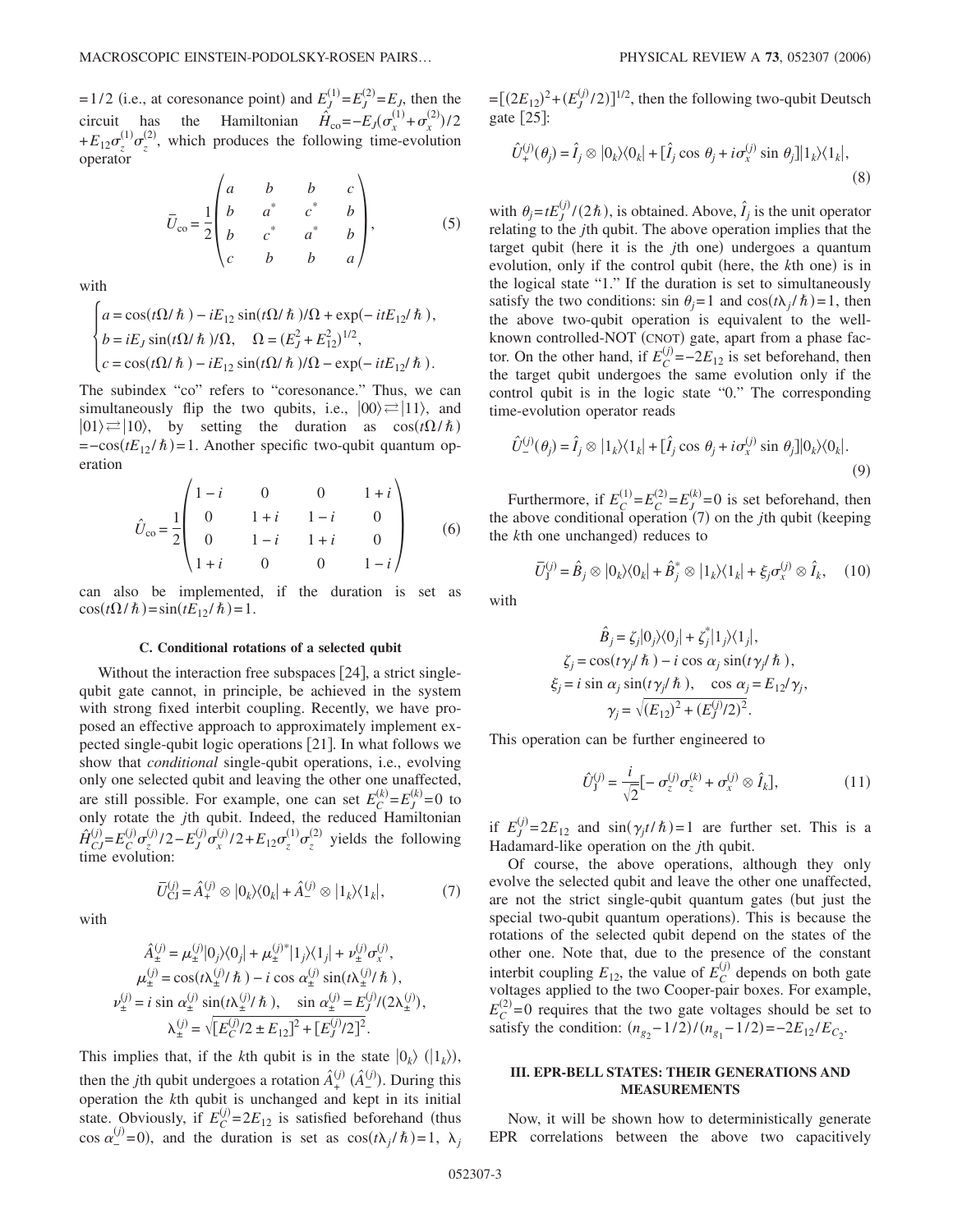coupled Josephson qubits. We will also propose how to experimentally confirm the expected EPR-Bell states.

### **A. Deterministic preparations**

Naturally, we begin with the ground state of the circuit  $|\psi(0)\rangle = |00\rangle$ , which can be easily initialized by letting the circuit work far from the coresonance point via a large voltage bias.

First, we prepare the superposition of two logical states of a selected qubit, e.g., the first one. This can be achieved by simply using a pulse of duration  $t_1$  to implement the above quantum operation (9), i.e.

$$
|\psi(0)\rangle = |00\rangle \stackrel{\hat{U}_{-}^{(1)}(\theta_1)}{\longrightarrow} |\Psi_{\pm}\rangle = \frac{1}{\sqrt{2}}(|00\rangle \pm i|10\rangle). \tag{12}
$$

Here, the duration is set to satisfy the conditions  $\cos(t_1 \lambda_1 / \hbar) = 1$  and  $\sin \theta_1 = \pm 1/\sqrt{2}$ . The plus sign corresponds to the time durations for  $\theta_1 = \pi/4$ , and  $3\pi/4$ . The minus sign corresponds to  $\theta_1 = 5\pi/4$ , and  $7\pi/4$ .

We next conditionally flip the second qubit, keeping the first one unchanged. The expected operations can be simply expressed as either  $|00\rangle \rightarrow |01\rangle$ , keeping  $|10\rangle$  unchanged, or  $|10\rangle \rightarrow |11\rangle$ , keeping  $|00\rangle$  unchanged. The former (latter) operation requires to flip the second qubit if and only if the first qubit is in logic state  $0$  (1). These manipulations have been proposed above, and thus the desirable Bell states can be deterministically prepared by

$$
|\Psi_{\pm}\rangle \stackrel{\hat{U}^{(2)}(\theta_2)}{\rightarrow} |\phi_{\pm}\rangle = \frac{1}{\sqrt{2}} (|01\rangle \pm |10\rangle), \tag{13}
$$

and

$$
|\Psi_{\pm}\rangle \stackrel{\hat{U}_{+}^{(2)}(\theta_{2})}{\longrightarrow} |\psi_{\pm}\rangle = \frac{1}{\sqrt{2}}(|00\rangle \pm |11\rangle), \tag{14}
$$

respectively. The duration  $t_2$  of the second pulse is determined by the condition  $\cos(\lambda_2 t_2 / \hbar) = \sin \theta_2 = 1$ .

#### **B. Tomographic reconstructions**

The fidelity of the EPR correlations generated above can be experimentally measured by quantum-state tomography, a technique for reconstructing the density matrix of quantum state. For the complete characterization of an unknown twoqubit state with a  $4 \times 4$  density matrix  $\rho = (\rho_{ij,kl})$  (with *i*, *j*, *k*,  $l=0,1$ ), we need to determine 15 independent real parameters, due to tr  $\rho = \sum_{i,j=0,1} \rho_{ij,ij} = 1$ , and  $\rho_{ij,kl} = \rho_{kl,ij}^*$ . This can be achieved by a series of measurements on a sufficient number of identically prepared copies. The operations presented above for the generation of EPR pairs could provide enough copies of any expected EPR pairs to be reconstructed. Experimentally, Bell states of pseudo-spins (e.g., in nuclear magnetic resonance systems [26], two-level trapped cold ions [9], and the photon pairs [27]) have been tomographically reconstructed by only using a series of single-qubit manipulations. Recently, we have proposed a generic approach to tomographically measure solid-state qubits with switchable interactions  $|28|$ . Due to the relatively strong interbit coupling, which is always on in the circuits considered here, specific operations are required to realize the tomographic reconstruction of the EPR pairs generated.

The state of a charge qubit is often read out by capacitively coupling a single-electron transistor (SET) to the measured qubit [29]. When a projective measurement  $\hat{P}_j$  $=$  $|1_j\rangle\langle1_j|$  is performed on the state  $\rho$ , a dissipative current  $I_c^{(j)} \propto \text{tr}(\rho \hat{P}_j)$  flows through the *j*th SET coupled to the *j*th qubit. Such a projective measurement is equivalent to the measurement of  $\sigma_z^{(j)}$ , as  $\sigma_z^{(j)} = (\hat{I} - \hat{P}_j)/2$ . For the present system one may perform three kinds of projective measurements: (i) the  $P_1$  measurement (with projective operator  $\hat{P}_1$ ) acting only on the first qubit (independent of the state of the second qubit); (ii) the  $P_2$  measurement (with projective operator  $\hat{P}_2$ ) operating only on the second qubit (independent of the state of the first qubit); and (iii) the  $P_{12}$  measurement (with projective operator  $\hat{P}_1 \otimes \hat{P}_2$ ) simultaneously acting on both Cooper-pair boxes.

All diagonal elements of the density matrix  $\rho$  can be directly determined by performing these three kinds of projective measurements on the system. In fact,  $\rho_{11,11}$  can be determined by the  $P_{12}$  measurement as

$$
I_c^{(12)} \propto \rho_{11,11} = \text{tr}(\rho \hat{P}_1 \otimes \hat{P}_2). \tag{15}
$$

Next,  $\rho_{10,10}$  could be determined by  $P_1$  measurement as

$$
I_c^{(1)} \propto \rho_{10,10} + \rho_{11,11} = \text{tr}(\rho \hat{P}_1). \tag{16}
$$

Also, we can determine  $\rho_{01,01}$  by the  $P_2$  measurement as

$$
I_c^{(2)} \propto \rho_{01,01} + \rho_{11,11} = \text{tr}(\rho \hat{P}_2). \tag{17}
$$

The remaining element  $\rho_{00,00}$  could be determined by the normalization condition tr  $\rho = 1$ .

The 12 nondiagonal elements which are left should be transformed to the diagonal positions of new density matrix  $\rho' = \hat{W}\rho \hat{W}^{\dagger}$ , by performing a proper quantum operation  $\hat{W}$  on the original density matrix  $\rho$ . For example, after a quantum manipulation  $\hat{U}_J^{\dagger}$  $\overline{I}_{I}^{(1)}$ , see Eq. (11), evolving the system to  $\overline{\rho}$  $=\hat{U}_J^{\left(}$  $\hat{U}_J^{(1)}\rho \hat{U}_J^{(0)}$  $L_1^{(1)\dagger}$ , we can perform the  $P_{12}$  measurement to obtain

$$
\overline{I}_c^{(12)} \propto \text{tr}[\overline{\rho}\hat{P}_1 \otimes \hat{P}_2] = \frac{1}{2} [\rho_{01,01} + \rho_{11,11} - 2 \text{ Re}(\rho_{01,11})],\tag{18}
$$

for determining  $Re(\rho_{01,11})$ ; and perform the  $P_1$  measurement to obtain

$$
\bar{I}_c^{(2)} \propto \text{tr}[\bar{\rho}\hat{P}_1] = \frac{1}{2} [1 + 2 \text{Re}(\rho_{00,10} - \rho_{01,11})],\tag{19}
$$

for determining  $\text{Re}(\rho_{00,10})$ . All the remaining 10 off-diagonal elements of  $\rho$  can be similarly determined.

Table I summarizes such a procedure for tomographic characterization of an unknown two-qubit state in this fixedcoupling two-qubit system. We need to first apply to  $\rho$  the quantum operations listed in the first column of Table I. Afterwards, the projective measurements listed in the second column of Table I must be made. In this way, all the matrix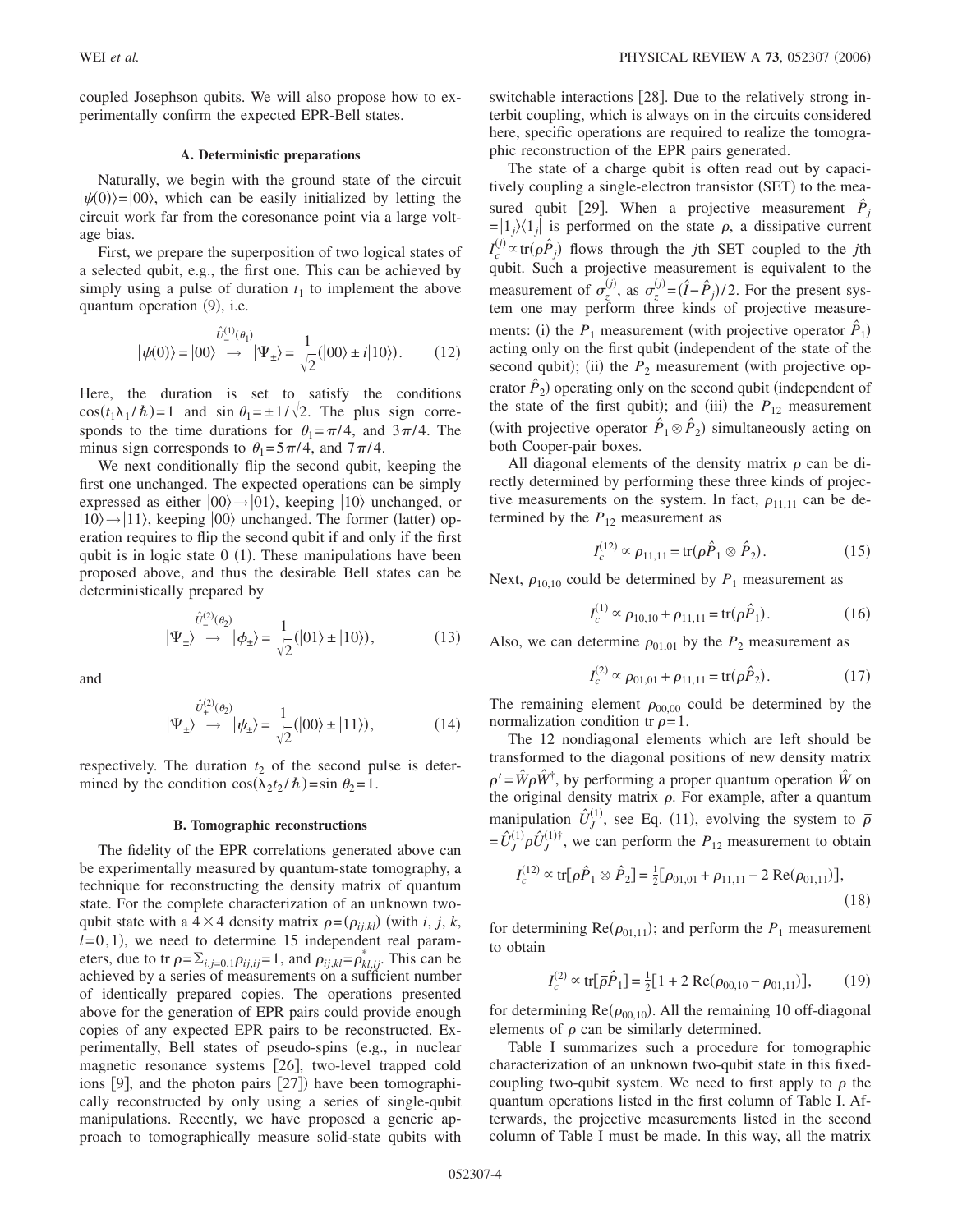TABLE I. Tomographic characterization of an unknown twoqubit state  $\rho = (\rho_{ij,kl})$  with  $i, j, k, l = 0, 1$  in capacitively-coupled Josephson circuits. Each row of this table requires operating on an identically prepared initial state  $\rho$ .

| Operations                                                  | Measurement    | Determining               |  |
|-------------------------------------------------------------|----------------|---------------------------|--|
| No                                                          | $P_{12}$       | $\rho_{11,11}$            |  |
| No                                                          | $P_1$          | $\rho_{10,10}$            |  |
| No                                                          | P <sub>2</sub> | $\rho_{01,01}$            |  |
| $\hat{U}_{\text{J}}^{(1)}$                                  | $P_{12}$       | $Re(\rho_{01,11})$        |  |
| $\hat{U}_{\rm J}^{(1)}$                                     | $P_1$          | $Re(\rho_{00,10})$        |  |
| $\hat{U}_{\mathrm{J}}^{(2)}$                                | $P_{12}$       | $Re(\rho_{10,11})$        |  |
| $\hat{U}_I^{(2)}$                                           | P <sub>2</sub> | $Re(\rho_{00,01})$        |  |
| $\hat{U}^{(1)}(\frac{\pi}{4}) \hat{U}^{(2)}(\frac{\pi}{2})$ | $P_1$          | $Re(\rho_{00,11})$        |  |
| $\hat{U}^{(1)}(\frac{\pi}{4}) \hat{U}^{(2)}(\frac{\pi}{2})$ | $P_{12}$       | $Re(\rho_{01,10})$        |  |
| $\hat{U}^{(1)}(\frac{\pi}{4})$                              | P <sub>2</sub> | $Im(\rho_{00,10})$        |  |
| $\hat{U}^{(1)}(\frac{\pi}{4})$                              | $P_2$          | $Im(\rho_{01,11})$        |  |
| $\hat{U}^{(2)}(\frac{\pi}{4})$                              | P <sub>2</sub> | $\text{Im}(\rho_{00,01})$ |  |
| $\hat{U}_{\pm}^{(2)}(\frac{\pi}{4})$                        | P <sub>2</sub> | $Im(\rho_{10,11})$        |  |
| $\hat{U}_{\rm co}$                                          | $P_{12}$       | $Im(\rho_{00,11})$        |  |
| $\hat{U}_{\rm co}$                                          | P <sub>2</sub> | $Im(\rho_{01,10})$        |  |

elements of  $\rho$  can be determined. Of course, this is not a unique approach for determining all fifteen independent elements of the density matrix. In fact, the expected tomographic reconstruction could also be achieved by only using the  $P_1$  and  $P_2$  measurements, and making the  $P_{12}$  measurement unnecessary.

With the density matrix  $\rho$  obtained by the above tomographic measurements and comparing to the density matrix of ideal Bell states, i.e.

$$
\rho_{|\psi_{\pm}\rangle} = \begin{pmatrix} 1 & 0 & 0 & \pm 1 \\ 0 & 0 & 0 & 0 \\ 0 & 0 & 0 & 0 \\ \pm 1 & 0 & 0 & 1 \end{pmatrix}, \quad \rho_{|\phi_{\pm}\rangle} = \begin{pmatrix} 0 & 0 & 0 & 0 \\ 0 & 1 & \pm 1 & 0 \\ 0 & \pm 1 & 1 & 0 \\ 0 & 0 & 0 & 0 \end{pmatrix},
$$

the fidelity of the EPR pairs generated above can be defined as  $F_{|\psi_{\pm}\rangle}$ =tr( $\rho \rho_{|\psi_{\pm}\rangle}$ ) and  $F_{|\phi_{\pm}\rangle}$ =tr( $\rho \rho_{|\phi_{\pm}\rangle}$ ), respectively.

So far, we have shown that EPR correlations could be produced between two capacitively coupled Cooper-pair boxes. Further, these entangled states can be characterized by using tomographic techniques via a series of projective measurements. Below, we will numerically estimate the lifetimes of these states and discuss their possible application to test Bell's inequality.

## **IV. DECAY OF EPR-BELL STATES DUE TO GATE-VOLTAGE NOISE**

The EPR pairs generated above are the eigenstates of the Hamiltonian  $\hat{H}_{int} = E_{12} \sigma_z^{(1)} \sigma_z^{(2)}$ , and thus are long lived, at least theoretically, in the idle circuit with  $E_C^{(j)} = E_J^{(j)} = 0$ . Under

the influence of various disturbing perturbations, these pure quantum states will finally decay to the corresponding mixed states. In fact, experimental solid-state circuits are very sensitive to decoherence because of the coupling to the many degrees of freedom of the solid-state environment. However, coherent quantum manipulations on the generated EPR pairs are still possible if their decay times are sufficiently long.

#### **A. Model**

The typical dominating noise in Josephson circuits is caused either by linear fluctuations of the electromagnetic environment (e.g., circuitry and radiation noises) or by lowfrequency noise due to fluctuations in various charge or current channels (e.g., the background charge and critical current fluctuations). Usually, the former one behaves as Ohmic dissipation  $[30]$  and the latter one produces a  $1/f$  spectrum [31], which is still not fully understood in solid-state circuits (see, e.g., [32]). Here, we assume that the decay of the EPR pairs arises from linear environmental noises, i.e., we investigate the fluctuations of the gate voltages applied to the qubits. Moreover, the effect of background charges that cause dephasing are modeled by setting the zero frequency part of the bath spectral function to a value given by the experimentally obtained [33] dephasing rates for the charge qubit system. This approach is valid for noise that can be approximated as leading to an exponential decay. The effect of gate-voltage noise on a single charge qubit has been discussed in [30]. We now study two such noises in a capacitively-coupled circuit. Each electromagnetic environment is treated as a quantum system with many degrees of freedom and modeled by a bath of harmonic oscillators. Furthermore, each of these oscillators is assumed to be weakly coupled to the Cooper-pair boxes.

The Hamiltonian containing the fluctuations of the applied gate voltages can be generally written as

 $\widetilde{H} = \hat{H} + \hat{H}_B + \hat{V}$ ,

with

 $\hat{H}_B = \sum_{j=1,2} \sum_{\omega_j}$  $\sum_{\omega_j} \left( \hat{a}^\dagger_{\omega_j} \hat{a}_{\omega_j} + \frac{1}{2} \right)$  $\frac{1}{2}$   $\hbar \omega_j$ , (20)  $(20)$ 

and

$$
\hat{V} = \sigma_z^{(1)}(X_1 + \beta X_2) + \sigma_z^{(2)}(X_2 + \gamma X_1),
$$
\n(21)

being the Hamiltonians of the two baths and their interactions with the two boxes. Here,

$$
X_j = \frac{E_{C_j} C_{g_j}}{4e} \sum_{\omega_j} (g^*_{\omega_j} \hat{a}^\dagger_{\omega_j} + g_{\omega_j} \hat{a}_{\omega_j}),
$$
 (22)

with  $\hat{a}_{\omega_j}, \hat{a}^\dagger_{\omega_j}$  being the Boson operators of the *j*th bath, and  $g_{\omega}$ , the coupling strength between the oscillator of frequency  $\omega_i$  and the nondissipative system. Due to the mutual coupling of the two Cooper pair boxes, there will be cross talk of the noise affecting each qubit. This is modeled in the spinboson model with two bosonic baths represented above by the terms with the additional factors  $\beta$  and  $\gamma$ . The amount of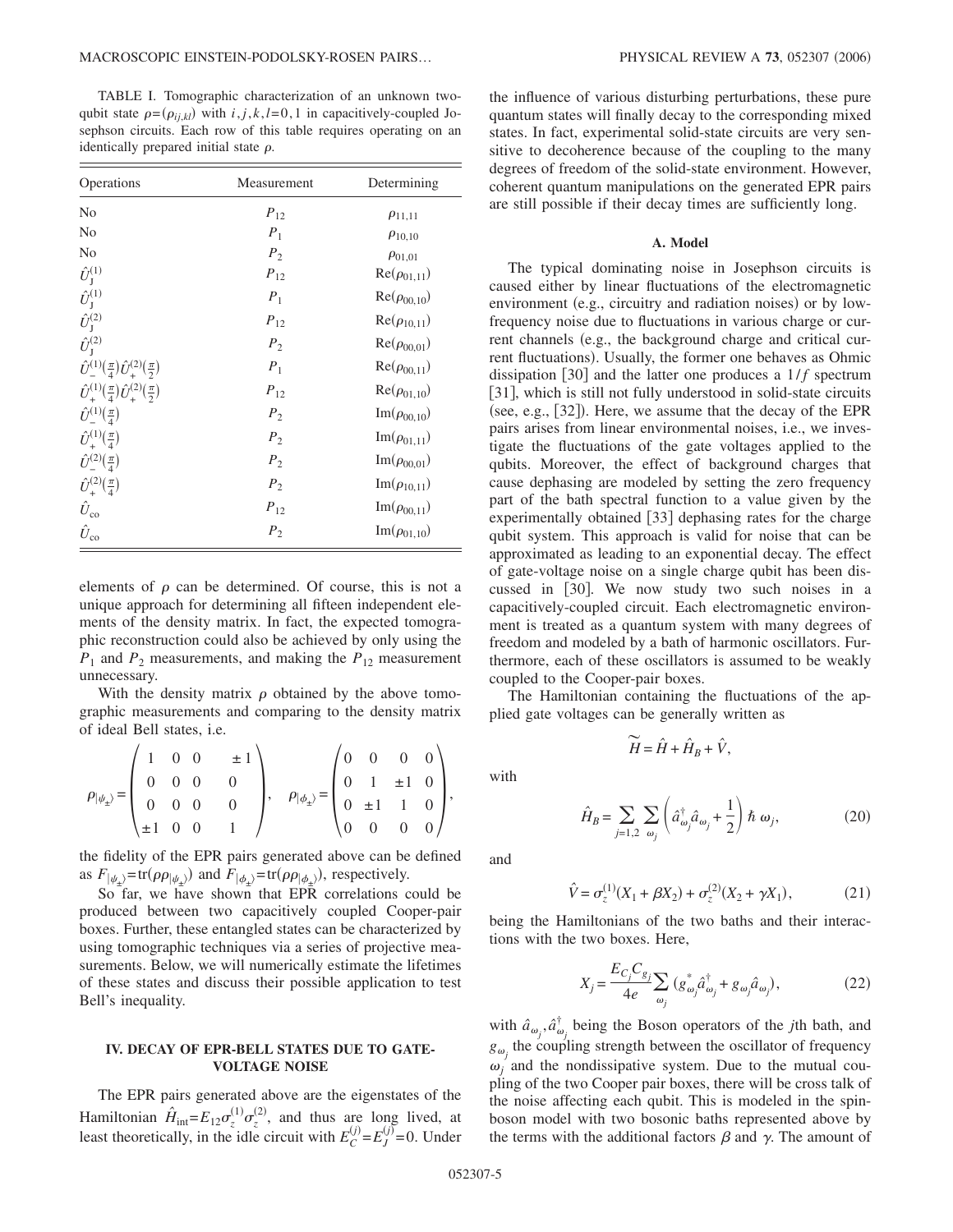

this cross talk is given by the network of capacitances or the corresponding energies only; namely,  $\beta = E_m / 2E_C$  and  $\gamma$  $=E_m / 2E_{C_1}$ , and by inserting experimental values one finds that  $\beta \approx y \approx 1/10$ .

The effects of these noises can be characterized by their power spectra. The spectral density of the voltage noise for Ohmic dissipation can be expressed as

$$
J_f(\omega) = \pi \sum_{\omega_j} |g_{\omega_j}|^2 \delta(\omega - \omega_j) \sim \eta \hbar \omega \omega_c^2 / (\omega_c^2 + \omega^2). (23)
$$

Here, a Drude cutoff with cutoff frequency  $\omega_c = 10^4$  GHz has been introduced, which is well above all relevant frequency scales of the system and given by the circuit properties [38]. The dimensionless constant  $\eta$  characterizes the strength of the environmental effects. Introducing the impedance,  $Z_t(\omega) = 1/[\dot{i}\omega C_t + Z^{-1}(\omega)]$ , the spectral function for the fluctuations can be expressed via the environmental impedance  $J_f(\omega) = \omega \text{ Re}[Z_t(\omega)]$ . Here,  $Z(\omega) \sim R_V$  is the Ohmic resistor and  $C_t$  is the total capacitance connected to the Cooper-pair box.

The well-established Bloch-Redfield formalism [22,34] provides a systematic way to obtain a generalized master equation for the reduced density matrix of the system, weakly influenced by dissipative environments. A subtle Markov approximation is also made in this theory such that the resulting master equation is local in time. In the regime of weak coupling to the bath and low temperatures, this theory is numerically equivalent to a full non-Markovian path integral approach  $[35]$ . For the present case, a set of master equations are obtained in the eigenbasis of the unperturbed Hamiltonian [30]

$$
\dot{\rho}_{nm} = -i\omega_{nm}\rho_{nm} - \sum_{kl} R_{nmk\ell}\rho_{k\ell},\qquad(24)
$$

WEI *et al.* **PHYSICAL REVIEW A 73,** 052307 (2006)

FIG. 2. Simulated time evolution of the concurrence  $C$  for a two-qubit system coupled to a noisy environment and initially prepared in the Bell states. Here, the temperature and the strength of noise are set to  $T=10$  mK and  $\eta=10^{-3}$ , respectively. (a) Captures the long-time decay of the concurrence for different entangled input states in the case of vanishing single-qubit terms, i.e., when only the inter-qubit coupling terms are present. (b) Compares the decays of  $|\psi_{-}\rangle$  for different interbit-couplings  $(E_m = E_J$ , and  $0.1E_J$ without  $(E_J^{(1)} = E_J^{(2)} = 0)$ , and with Josephson tunneling  $(E_J^{(1)} = E_J^{(2)} = E_J = 55 \mu eV)$ .

$$
R_{nmk\ell} = \delta_{\ell m} \sum_{r} \Gamma_{nrrk}^{(+)} + \delta_{nk} \sum_{r} \Gamma_{\ell rrm}^{(-)} - \Gamma_{\ell mnk}^{(-)} - \Gamma_{\ell mnk}^{(+)},
$$
\n(25)

and the rates  $\Gamma^{(\pm)}$  given by the Golden Rule expressions

$$
\Gamma_{\ell m n k}^{(+)} = \hbar^{-2} \int_0^{\infty} dt e^{-i\omega_{nk} t} \langle V_{I,\ell m}(t) V_{I,nk}(0) \rangle,
$$
  

$$
\Gamma_{\ell m n k}^{(-)} = \hbar^{-2} \int_0^{\infty} dt e^{-i\omega_{\ell m} t} \langle V_{I,\ell m}(0) V_{I,nk}(t) \rangle.
$$

Here,  $V_{I, \ell m}(t)$  is the matrix element of the system-bath coupling term of the Hamiltonian in the interaction picture with respect to the bath, and the brackets denote thermal average.

Note again that the strength of the dissipative effects is characterized by the dimensionless parameter  $\eta$ . From experimental measurements of the noise properties of the charge qubit system [36], it is found that the strength of the Ohmic noise is given by

$$
\eta = \frac{4e^2R}{\hbar \pi} \approx 1.8 \times 10^{-3},\tag{26}
$$

where  $R \approx 6\Omega$ . Thus, current technology gives a noise floor of approximately  $\eta \sim 10^{-3}$ , which will be used for the numerical simulations. For visualization of the decay of the Bell states, we compute the concurrence  $[37]$ , given by

$$
C = \max\{0, \sqrt{\varrho_1} - \sqrt{\varrho_2} - \sqrt{\varrho_3} - \sqrt{\varrho_4}\}.
$$
 (27)

Here, the  $\varrho_i$ , *i*=1, 2, 3, 4, are the eigenvalues of  $\rho \tilde{\rho}$  with  $\tilde{\rho}$  $=(\sigma_y^1 \otimes \sigma_y^2)\overline{\rho}^*(\sigma_y^1 \otimes \sigma_y^2)$ . The concurrence is a measure for entanglement and indicates non-locality. The maximally entangled Bell states (i.e., the ideal EPR correlations) yield a value of 1, whereas a fully separable state gives 0.

# **B. Numerical results**

The results of the simulations are shown in Fig. 2, where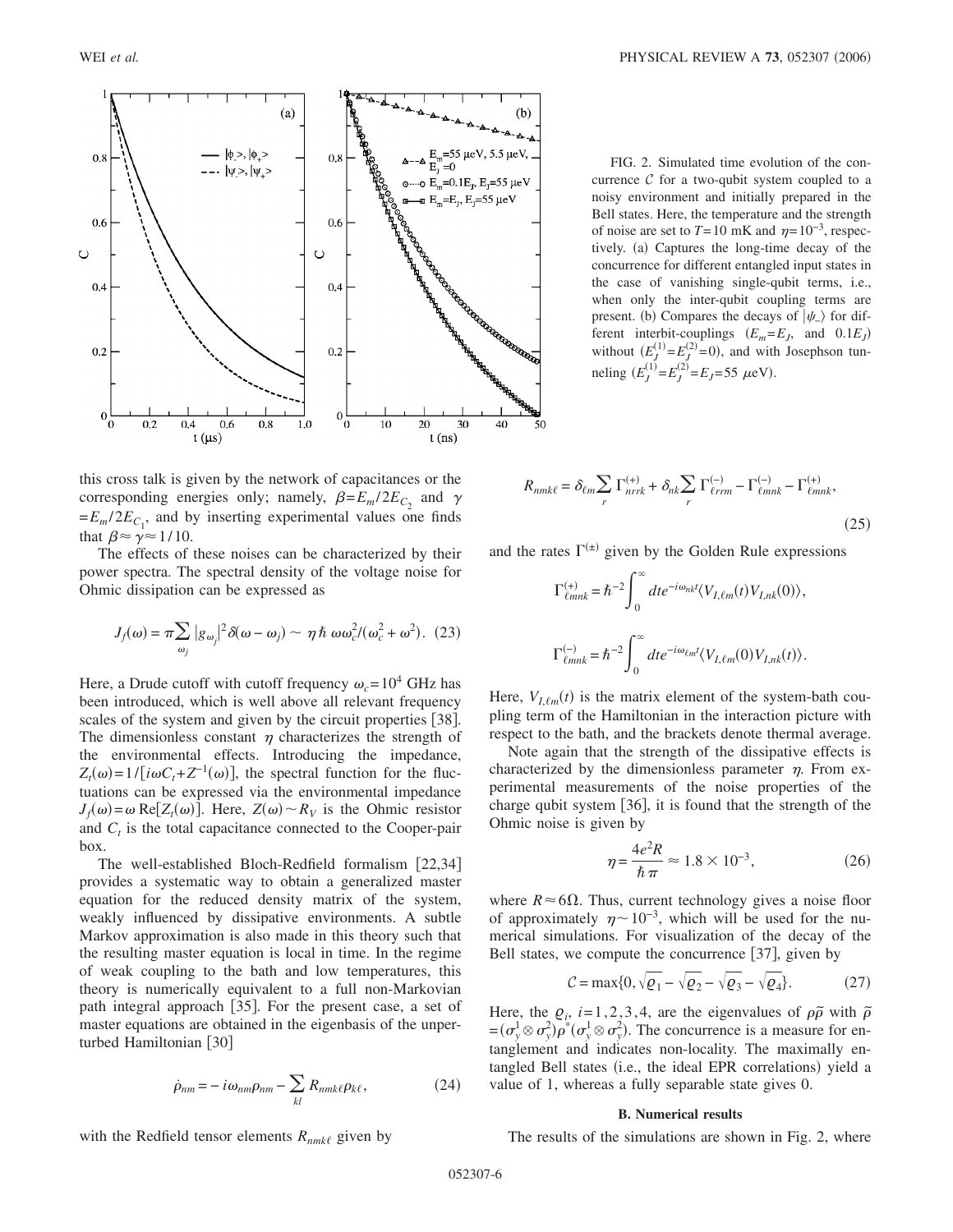the time evolution of the concurrence  $\mathcal C$  shows the decays of all Bell states, for temperature set to an experimentally feasible value of 10 mK. The lifetimes of the operationally idle EPR pairs are of the order of several  $\mu$ s and thus sufficiently long (compared to the duration  $\sim$  100 ps of the usual quantum manipulation).

For the case where only the coupling term between the qubits is present and all single-qubit terms in the Hamiltonian are suppressed, Fig.  $2(a)$  shows that the Bell states decay exponentially fast to zero:  $C(t) \sim \exp(-At)$ , with *A*  $\approx$  2.13 × 10<sup>6</sup> Hz for  $|\phi_{\pm}\rangle$  and  $A \approx$  3.18 × 10<sup>6</sup> Hz for  $|\psi_{\pm}\rangle$ . In this case, only pure dephasing contributes to overall decoherence rates, as  $\hat{H} = \hat{H}_{int} = E_{12} \sigma_z^{(1)} \sigma_z^{(2)}$  and  $[\hat{H}, \hat{V}] = 0$ , see Ref. [38]. The magnitude of the dephasing part of decoherence is essentially determined by the  $1/f$ -noise. To model this, a peak in the spectral function at zero frequency can be introduced with a magnitude given by microscopic calculations or experimental measurements of the magnitude of  $1/f$  noise in these qubit structures. However, note that often the noise leads to nonexponential decay, which can neither be modeled by Bloch-Redfield theory nor be parametrized by a single rate. Here, we assume Markovian and Gaussian noise and set the zero frequency contribution, i.e., the dephasing due to the 1/f noise to an experimentally reported value of  $\Gamma_{\varphi}$  $\approx 10^7$  Hz [33]. Note that the individual contributions from different noise sources sum up in the spectral function  $J_{\Sigma}(\omega) = J_f(\omega) + J_{1/f}(\omega)$ , which also holds at  $\omega = 0$ . It is interesting to note that the decay time is independent of the interqubit coupling strength  $E_{12}$ . In more detail, when the coupling energy  $E_{12}$  in the Hamiltonian is increased the decay does not change. The reason for this behavior is that the pure dephasing is only affected by the zero frequency part of the spectrum, which is obviously independent of the individual frequency splittings, i.e., the characteristic energy scale of the Hamiltonian. Also, one of the most important results, namely that the decay time of  $|\phi_{\pm}\rangle$  is longer than that of  $|\psi_{\pm}\rangle$ , is consistent with the analog experimental one in ion traps [9]. This is because  $|\phi_{+}\rangle$  is the superposition of the two states with the same energy, while  $|\psi_{\pm}\rangle$  corresponds to higher energy and is more sensitive to such perturbations.

When the Josephson-tunneling terms exist, e.g.,  $E_J^{(1)}$  $=E_J^{(2)}=E_J$ , we see from Fig. 2(b) that the decays of the generated EPR pairs are significantly faster than in the former case without any tunneling. This is because the additional Josephson tunneling provides additional decoherence channels since the Hamiltonian of the circuit now does not commute with the couplings to the baths. Moreover, also the overall energy scale in the Hamiltonian increases. In this case, the weaker interbit-coupling corresponds to the slower decay of the EPR pairs.

posed an approach to overcome this difficulty by introducing the effective single-qubit operations including corrections due to the constant coupling. Instead, here we approximately perform the encoding procedure by sequentially applying the conditional single-qubit operations  $\bar{U}_j^{\prime}$  $j^{(j)}$ ,  $(j=1,2)$  in Eq. (10). For the case of  $\alpha_1 = \alpha_2 = \alpha$ , the validity of the above quasilocal encodings could be described by the variation of the degree of entanglement (i.e., concurrence) of the EPR pairs, e.g.,  $\ket{\psi_\pm}$ 

$$
\Delta \mathcal{C} = 1 - \sqrt{1 - [\sin(2\alpha)(1 - \cos(2\varphi_1 + 2\varphi_2))/2]^2},
$$
 (28)

with  $\varphi_j = 2\gamma_j t/\hbar$ . Obviously,  $\Delta C = 0$  corresponds to the ideal locality or maximal locality. After the above encoding, we simultaneously detect  $[13]$  the populations of qubits and check if they are in the same logic states: the excited one  $|1\rangle$ or the ground state  $|0\rangle$ .

Theoretically, the correlation of two local variables,  $\varphi_1$ and  $\varphi_2$ , can be defined as the expectation value of the operator *P*  $\hat{P}_T = |11\rangle\langle11| + |00\rangle\langle00| - |10\rangle\langle10| - |01\rangle\langle01| = \hat{\sigma}_z^{(1)} \otimes \hat{\sigma}_z^{(2)}$ and reads

$$
E(\varphi_1, \varphi_2) = \cos^2 \alpha + \sin^2 \alpha \cos(\varphi_1 + \varphi_2). \tag{29}
$$

Experimentally, all the above operational steps can be repeated many times in a controllable way for various parameter sets. As a consequence, the correlation function *E* can be measured by

$$
E(\varphi_1, \varphi_2) = \frac{N_{\text{same}}(\varphi_1, \varphi_2) - N_{\text{diff}}(\varphi_1, \varphi_2)}{N_{\text{same}}(\varphi_1, \varphi_2) + N_{\text{diff}}(\varphi_1, \varphi_2)},
$$
(30)

for any pair of chosen classical variables  $\varphi_1$  and  $\varphi_2$ . Here,  $N_{\text{same}}(\varphi_1, \varphi_2)$  ( $N_{\text{diff}}(\varphi_1, \varphi_2)$ ) are the number of events with two qubits found in the same (different) logic states. With these measured correlation functions, one can experimentally test the BI in the present superconducting systems.

We consider the following typical set of angles:  $\{\varphi_j, \varphi'_j\}$  $=\{-\pi/8,3\pi/8\}$  and the interbit couplings  $E_m=4E_{12}$  $=E_J$ ,  $E_J$ /10, and  $E_J$ /100, respectively. The corresponding variations  $\Delta C$  of the concurrence and the correlation  $E(\varphi_1, \varphi_2)$ , which yields the Clauser, Horne, Shimony, and Holt (CHSH) [3] function  $f=|E(\varphi_1, \varphi_2)+E(\varphi'_1, \varphi_2)|$  $+ E(\varphi_1, \varphi_2') - E(\varphi_1', \varphi_2')$ , are given in Table II. It is seen that the variations  $\Delta C$  of the concurrence, after the above quasilocal operations  $\overline{U}_J^{\text{C}}$  $j^{(j)}$ , decrease with decreasing interbit coupling. For very weak coupling, e.g.,  $E_m/E_J = 0.1$  (or 0.01), the applied conditional single-qubit operations can be regarded as local, away from  $0.4\%$ , (or  $0.004\%$ ). Besides these tiny loopholes of locality, Table II shows that the CHSH-type Bell's inequality [3]

$$
f < 2 \tag{31}
$$

### **V. TESTING BELL'S INEQUALITY**

A possible application of the deterministically generated EPR pairs is to test BI at the macroscopic level. Due to the existence of interbit constant coupling, the required local operations of encoding classical information  $\{\theta_i\}$  into the EPR pairs cannot be strictly implemented. In Ref. [21] we prois obviously violated.

### **VI. DISCUSSION AND CONCLUSION**

Similar to other theoretical schemes (see, e.g., Ref. [18]) the realizability of the present proposal also faces certain technological challenges, such as the rapid switching of the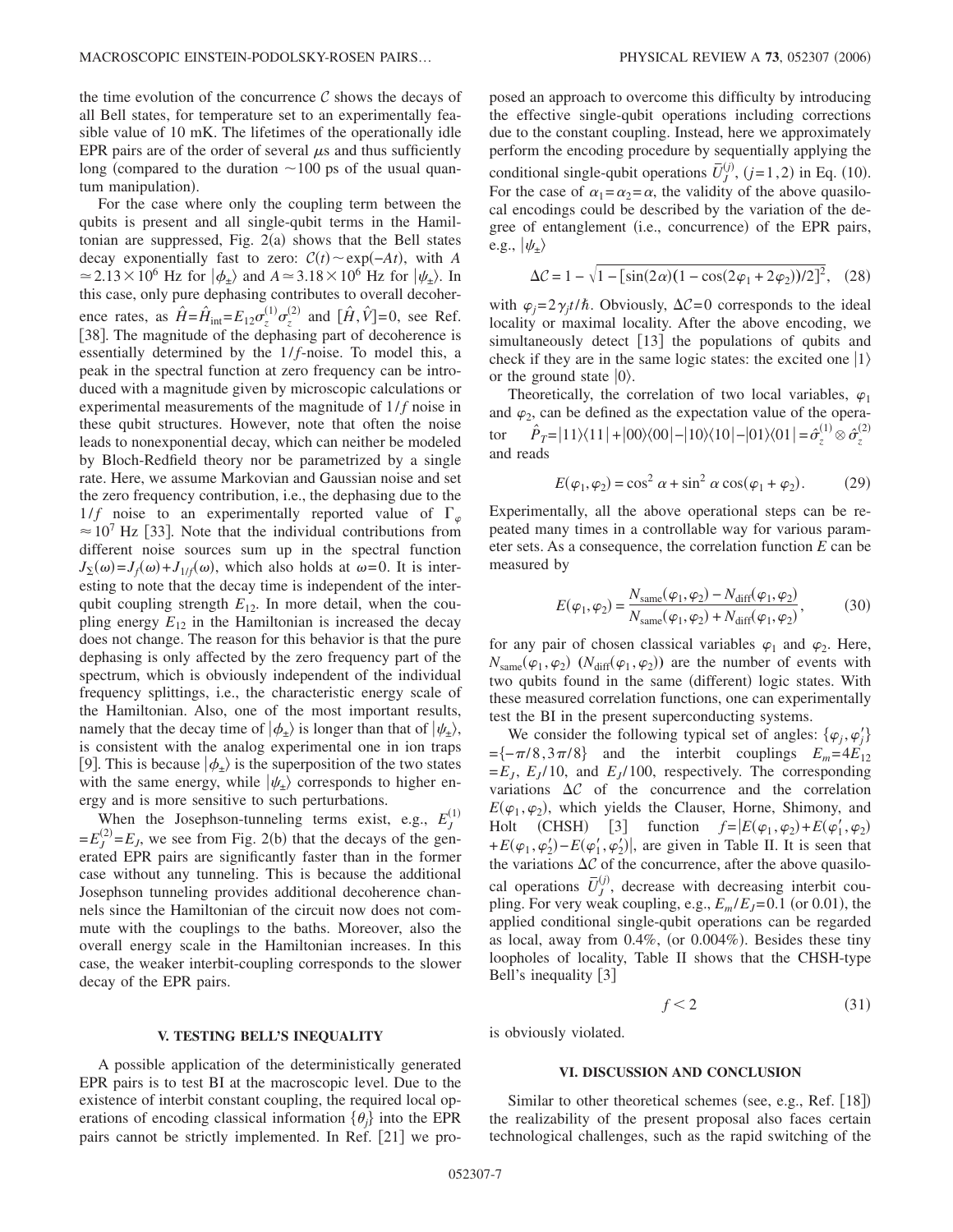TABLE II. Variations of the concurrence,  $\Delta C$ , correlations  $E$ , and CHSH-functions *f*, for certain typical parameters of the interbit coupling  $E_m$  and the controllable classical variables  $\varphi_1$  and  $\varphi_2$ .

| $E_m$       | $(\varphi_1, \varphi_2)$ | $\Delta \mathcal{C}$ | $E(\varphi_1, \varphi_2)$ | f      |
|-------------|--------------------------|----------------------|---------------------------|--------|
| $E_I$       | $(-\pi/8,-\pi/8)$        | 0.006 99             | 0.765.69                  |        |
|             | $(-\pi/8,3\pi/8)$        | 0.006 99             | 0.765.69                  | 2.6627 |
|             | $(3\pi/8, -\pi/8)$       | 0.006 99             | 0.765.69                  |        |
|             | $(3\pi/8,3\pi/8)$        | 0.26943              | $-0.36569$                |        |
| $E_{I}/10$  | $(-\pi/8,-\pi/8)$        | 0.00238              | 0.724 34                  |        |
|             | $(-\pi/8,3\pi/8)$        | 0.000 11             | 0.70784                   | 2.8264 |
|             | $(3\pi/8, -\pi/8)$       | 0.000 11             | 0.70784                   |        |
|             | $(3\pi/8,3\pi/8)$        | 0.00363              | $-0.70285$                |        |
| $E_{I}/100$ | $(-\pi/8,-\pi/8)$        | 0.00001              | 0.707 11                  |        |
|             | $(-\pi/8,3\pi/8)$        | 0.000 01             | 0.707 11                  | 2.8284 |
|             | $(3\pi/8, -\pi/8)$       | 0.00001              | 0.707 11                  |        |
|             | $(3\pi/8,3\pi/8)$        | 0.00004              | $-0.70706$                |        |

charge and Josephson energies of the SQUID-based qubits and decoherence due to the various environmental noises. Our numerical results, considering various typical fluctuations, showed that the lifetime of the generated EPR pairs adequately allows to perform the required operations for experimentally testing Bell's inequality. Indeed, for current experiments [12], the decay time of a *two*-qubit excited state is as long as  $\sim$  0.6 ns, even for the very strong interbit coupling, e.g.,  $E_m \approx E_J$ . Longer decoherence times are possible for weaker interbit couplings. In addition, for testing this, the influence of the environmental noises and operational imperfections is not fatal, as the nonlocal correlation  $E(\varphi_i, \varphi_j)$  in Bell's inequality is statistical—its fluctuation could be effectively suppressed by the averages of many repeatable experiments.

In summary, for the experimentally realized capacitively coupled Josephson nanocircuits, we found that several typical two-qubit quantum operations (including simultaneously flipping the two qubits and only evolving a selected qubit in the case of leaving the other one unchanged) could be easily implemented by properly setting the controllable parameters of circuits, e.g., the applied gate voltages and external fluxes. As a consequence of this, macroscopic EPR correlated pairs could be deterministically generated from the ground state  $|00\rangle$  by two conditional single-qubit operations: prepare the superposition of the two logic states of a selected qubit, and then only flip one of the two qubits. To experimentally confirm the proposed generation schemes, we also propose an effective tomographic technique for determining all density matrix elements of the prepared states by a series of quantum projective measurements. The deterministically generated EPR pairs provide an effective platform to test, at the macroscopic level, certain fundamental principles, e.g., the nonlocality of quantum entanglement via violating the Bell's inequality.

The approach proposed here can be easily modified to engineer quantum entanglement in other "fixed-interaction" solid-state systems, e.g., capacitively (inductively) coupled Josephson phase (flux) system and Ising (Heisenberg)-spin chains.

### **ACKNOWLEDGMENTS**

We acknowledge useful discussions with J. Q. You, J. S. Tsai, O. Astafiev, S. Ashhab, and F. K. Wilhelm. M.J.S gratefully acknowledges financial support of RIKEN and the DFG through SFB 631. This work was supported in part by the National Security Agency (NSA) and Advanced Research and Development Activity (ARDA) under Air Force Office of Research (AFOSR) Contract No. F49620-02-1-0334; and also supported by the National Science Foundation Grant No. EIA-0130383.

- 1 A. Einstein, B. Podolsky, and N. Rosen, Phys. Rev. **47**, 777  $(1935).$
- [2] J. Bell, Physics (Long Island City, N.Y.) 1, 195 (1964).
- [3] See, e. g., G. Weihs, T. Jennewein, C. Simon, H. Weinfurter, and A. Zeilinger, Phys. Rev. Lett. **81**, 5039 (1998); A. Aspect, J. Dalibard, and G. Roger, *ibid.* **49**, 1804 (1982); W. Tittel, J. Brendel, H. Zbinden, and N. Gisin, *ibid.* 81, 3563 (1998).
- 4 A. Bramon and M. Nowakowski, Phys. Rev. Lett. **83**, 1  $(1999).$
- 5 B. J. Oliver and C. R. Stroud, Jr., J. Opt. Soc. Am. B **4**, 1426 (1987); J. I. Cirac and P. Zoller, Phys. Rev. A 50, R2799  $(1994).$
- 6 R. Ionicioiu, P. Zanardi, and F. Rossi, Phys. Rev. A **63**,  $050101(R)$  (2001).
- [7] L. F. Wei and F. Nori, Europhys. Lett. 65, 1 (2004); L. F. Wei, Yu-xi Liu, and F. Nori, Phys. Rev. A 70, 063801 (2004); E. Solano, R. L. de Matos Filho, and N. Zagury, Phys. Rev. A **59**, R2539 (1999).
- [8] E. Hagley, X. Maitre, G. Nogues, C. Wunderlich, M. Brune, J. M. Raimond, and S. Haroche, Phys. Rev. Lett. **79**, 1 (1997).
- 9 C. F. Roos, G. P. T. Lancaster, M. Riebe, H. Häffner, W. Hänsel, S. Gulde, C. Becher, J. Eschner, F. Schmidt-Kaler, and R. Blatt, Phys. Rev. Lett. 92, 220402 (2004).
- [10] M. A. Rowe, D. Kiepinski, V. Meyer, C. A. Sackett, W. M. Itano, C. Monroe, and D. J. Wineland, Nature (London) 409, 791 (2001).
- [11] D. L. Moehring, M. J. Madsen, B. B. Blinov, and C. Monroe, Phys. Rev. Lett. 93, 090410 (2004).
- 12 Yu. P. Pashkin, T. Yamamoto, O. Astafiev, Y. Nakamura, D. V. Averin, and J. S. Tsai, Nature (London) 421, 823 (2003).
- [13] R. McDermott, R. W. Simmonds, M. Steffen, K. B. Cooper, K. Cicak, K. D. Osborn, S. Oh, D. P. Pappas, and J. M. Martinis, Science 307, 1299 (2005).
- [14] A. J. Berkley, H. Z. Xu, R. C. Ramos, M. A. Gubrud, F. W. Strauch, P. R. Johnson, J. R. Anderson, A. J. Dragt, and C. J. Lobb, F. C. Wellstood, Science 300, 1548 (2003); H. Xu, F. W.